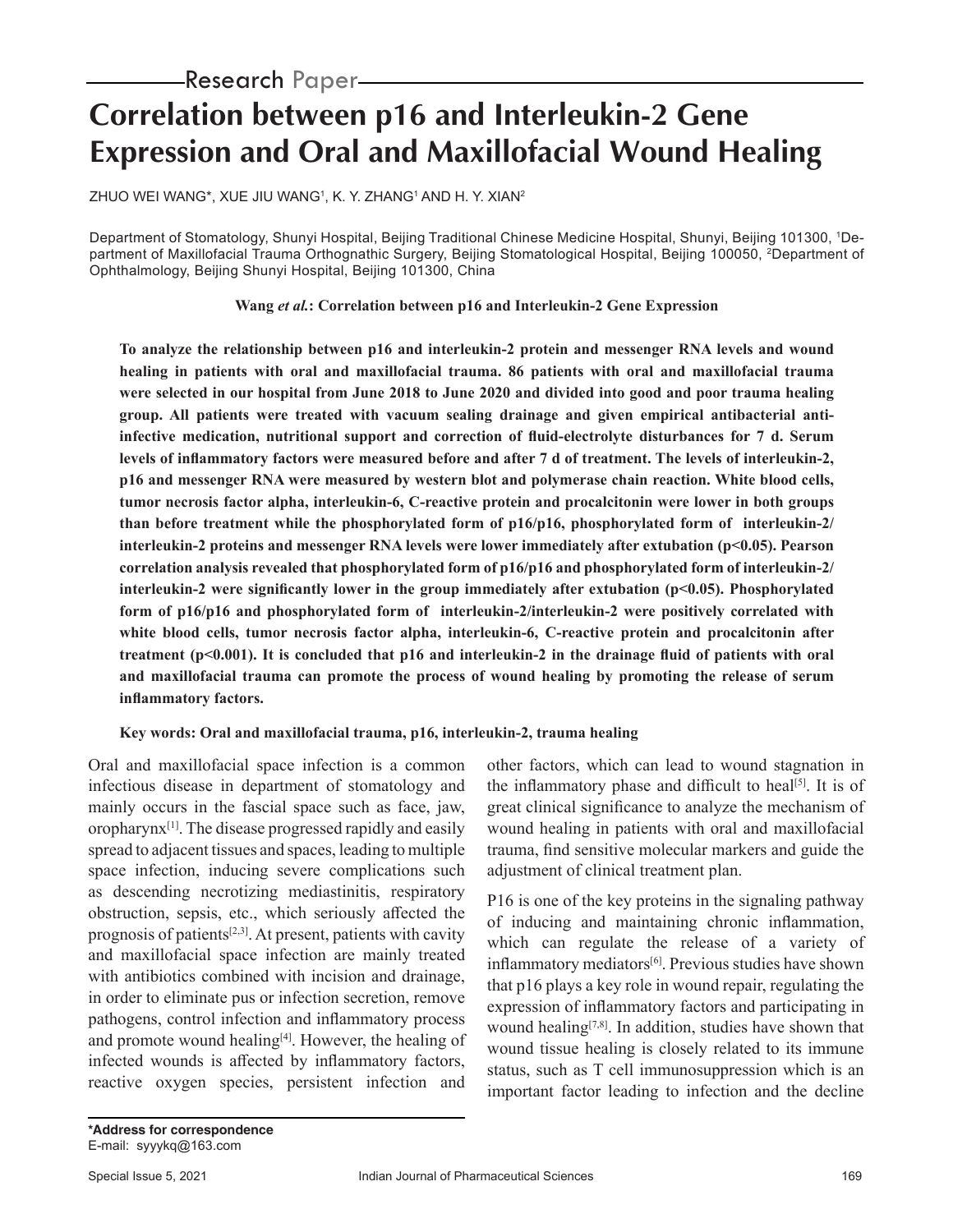of wound tissue healing ability[9]. Interleukin-2 (IL-2) gene expression and regulation play a key role in cellular trauma immunity. However, the role of p16 and IL-2 in wound healing in patients with oral and maxillofacial trauma is still unclear. Therefore, this study detected the expression levels of p16 and IL-2 in drainage fluid of patients with oral maxillofacial wound and further analyzed the relationship between the levels of p16 and IL-2 and wound healing, in order to provide a theoretical basis for clinical treatment of patients with oral maxillofacial wound.

### **MATERIALS AND METHODS**

#### **Data:**

A total of 86 patients with oral and maxillofacial trauma in our hospital from June 2018 to June 2020 were selected as the research objects. According to the wound healing after 8 d of drainage, the patients were divided into good wound healing group (n=43) and poor wound healing group (n=43). Wound healing criteria: 95 %-100 % of the wound epithelization or less than 5 % of the residual wound by naked eye observation<sup>[10]</sup>. Inclusion criteria: All patients were over 18 y old and met the relevant diagnostic criteria of oral and maxillofacial trauma in "nosocomial infection", with obvious red, swollen, hot and painful manifestations and positive bacterial culture of secretions of interstitial infection. Exclusion criteria: Patients with malignant tumor; patients with hypertension, coronary heart disease and diabetes mellitus; patients with severe heart, brain, liver and kidney dysfunction; patients with hematological or immune system diseases; patients with other site infection. This study was approved by the hospital ethics committee and all patients were informed and signed the informed consent.

### **Treatment methods:**

All patients were treated with Vacuum Sealing Drainage (VSD). In addition, basic treatment such as empirical antibiotic anti-infection treatment, nutritional support and correction of water electrolyte disorder were given. After a 5 cm incision in the neck, the subcutaneous tissue was separated to the pus cavity and part of the pus was collected and sent to the microorganism room for bacterial culture and identification. A large amount of normal saline and iodophor were used to flush the pus cavity alternately. According to the size and shape of the abscess cavity, the VSD sponge was trimmed. The sponge, together with the negative pressure drainage tube and the flushing tube was placed into the infected wound cavity. The vacuum drainage (20-40 kPa) was

performed. The patients were treated with effective antibiotic flushing solution through flushing tube, 3 times a day. When the 24 h drainage volume is less than 10 ml, the tube can be pulled out.

## **Identification of pathogens:**

According to the operation rules of clinical laboratory, the pus of the infection site was collected and placed in the sterile test tube. The pathogen was cultured and separated by the three line separation method. Vitek-32 automatic microorganism analyzer (BioMerieux, France) was used to identify pathogens. Quality control strain, *Escherichia coli* American Type Culture Collection (ATCC) 25922, *Klebsiella pneumoniae*  ATCC 700603 and *Staphylococcus aureus* ATCC 25923 (clinical laboratory center of National Health Commission). If the same strain of bacteria is detected in the same patient's multiple samples, it is calculated as one strain.

### **Laboratory testing:**

The age, gender, course of disease, source of infection and other general information of all subjects were recorded. Before and 7 d after treatment, 3-5 ml of fasting venous blood was collected from the patients with non-anticoagulant test tube and part of them were analyzed by Sysmex 5000i automatic hematology analyzer (Sysmex company, Japan). Another part of samples were centrifuged at 3500 r/min for 10 min to separate serum. Enzyme linked immunosorbent assay was used to detect serum Tumor Necrosis Factor alpha (TNF-α), interleukin-6 (IL-6), and C-Reactive Protein (CRP) (Shanghai Jianglai Biotechnology Co., Ltd.). Serum Procalcitonin (PCT) level was measured by double antibody sandwich immunoluminescence assay (Shanghai Yuanmu Biotechnology Co., Ltd.). The wound healing time and granulation tissue growth time of all patients after drainage were recorded.

# **Detection of p16 and IL-2 expression:**

The proteins expression of p16 and IL-2 was detected by western blot. 3-5 ml of drainage fluid was collected before and after catheter insertion, centrifuged at 3500 r/min for 10 min and the supernatant was taken. The total protein was extracted by cell lysate and the protein concentration was detected. Then Sodium Dodecyl Sulphate-Polyacrylamide Gel Electrophoresis (SDS-PAGE) was performed and membrane transferred to Polyvinylidene Fluoride (PVDF) membrane, placed in 5 % Bovine Serum Albumin (BSA) at room temperature and closed for 2 h, to give the primary antibody (p16 and IL-2, dilution ratio of 1:1000) incubated overnight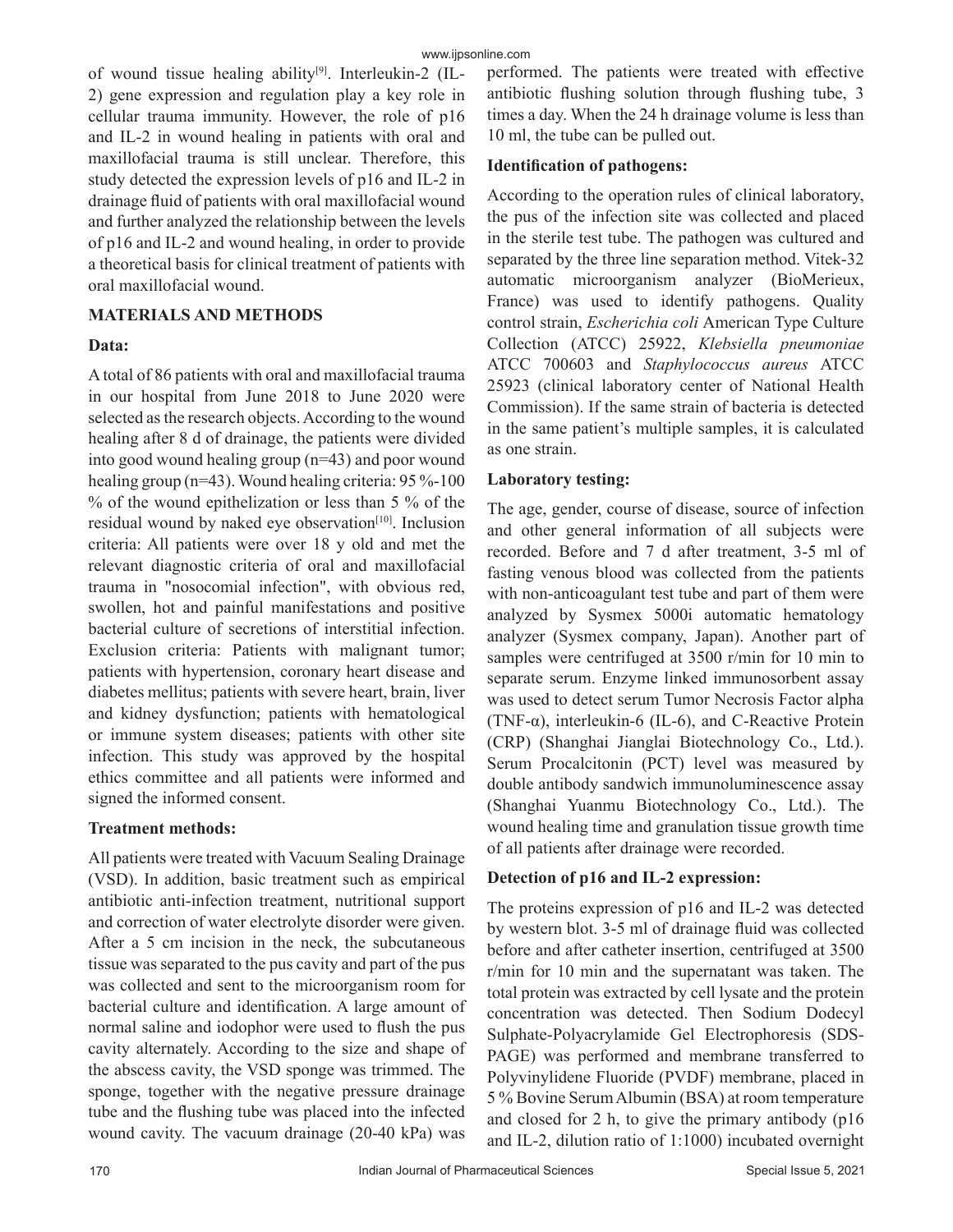at 4°, washed with horseradish peroxidase labeled two antibody (dilution ratio 1: 5000) incubated 2 h at room temperature. Electrochemiluminescence (ECL) was then used to display β-actin which was the internal parameter to analyze the band strength.

#### **Real time Polymerase Chain Reaction (RT-PCR):**

Total 3-5 ml of drainage fluid was collected at the time of catheterization and extubation respectively and centrifuged at 3500 r/min for 10 min before the supernatant was removed. Total RNA was extracted by Trizol method, complementary DNA (cDNA) was synthesized by reverse transcription kit and p16 messenger RNA (mRNA) was detected by RT-PCR; Glyceraldehyde 3-Phosphate Dehydrogenase (GAPDH) was used as the internal reference. Primer sequences: p16, F: 5'-CCGAGGAGAACCTGTC-3', R: 5'-GCTTCTTCACTGCCACGACGATG-3'; IL-2, F: 5'-AACGCCACCGACGACTACA3', R: 5'-TGTCGAAGATCCGCAGCACCTT-3'.

#### **Statistical analysis:**

Statistical Package for the Social Sciences (SPSS) 20.0 software was used for data analysis. The measurement data of normal distribution were analyzed by t-test and present with mean±Standard Deviation (SD). The count data were analyzed by  $\chi^2$  test and expressed as cases or percentages. Pearson correlation was used to analyze the relationship between p16 and IL-2 mRNA levels and serum inflammatory factors,  $p<0.05$  was considered statistically significant.

#### **RESULTS AND DISCUSSION**

Comparison of basic characteristics of patients with oral and maxillofacial trauma is shown below. The wound healing time and granulation tissue growth time of patients with good wound healing group were significantly shorter than those of patients with poor wound healing group ( $p<0.001$ ), as shown in Table 1.

Pathogenic bacteria between the two groups were compared. A total of 65 strains of pathogens were detected in 43 patients with good wound healing and the main pathogens were *Staphylococcus aureus, Klebsiella pneumoniae* and *Streptococcus pneumoniae*. A total of 57 strains of pathogens were detected in 43 patients with poor wound healing and the main pathogens were *Staphylococcus aureus, Klebsiella pneumoniae* and *Streptococcus pneumoniae*. There was no significant difference in the distribution of pathogens between the two groups (p>0.05), as shown in Table 2.

Serum inflammatory factors between the two groups were compared. The levels of White Blood Cells (WBC), TNF-α, IL-6, CRP and PCT in the two groups after treatment were lower than those before treatment (p<0.001). In addition, the levels of WBC, TNF-α, IL-6, CRP and PCT in patients with oral and maxillofacial trauma in the good wound healing group were significantly lower than those in the poor wound healing group (p<0.001), as shown in Table 3.

| Category                             |               |                   | Good healing group Poor healing group | t      | p       |
|--------------------------------------|---------------|-------------------|---------------------------------------|--------|---------|
| Age $(y)$                            |               | $50.84 \pm 10.33$ | $52.91 \pm 10.46$                     | 0.999  | 0.320   |
| Gender (n)                           | Male          | 32                | 26                                    | 0.027  | 0.868   |
|                                      | Female        | 25                | 19                                    |        |         |
| BMI $(kg/m2)$                        |               | $22.75 \pm 2.16$  | $22.30 \pm 2.28$                      | 1.042  | 0.300   |
| Wound healing time<br>(d)            |               | $6.83{\pm}0.87$   | $9.42 \pm 1.41$                       | 11.397 | < 0.001 |
| When granulation<br>tissue grows (d) |               | $19.85 \pm 3.26$  | $24.37 + 4.15$                        | 6.162  | < 0.001 |
| Source of infection<br>(n)           | Odontogenic   | 27                | 24                                    | 0.301  | 0.860   |
|                                      | Glandular     | 10                | 12                                    |        |         |
|                                      | <b>Others</b> | 6                 | 7                                     |        |         |

#### **TABLE 1: CLINICAL DATA OF PATIENTS**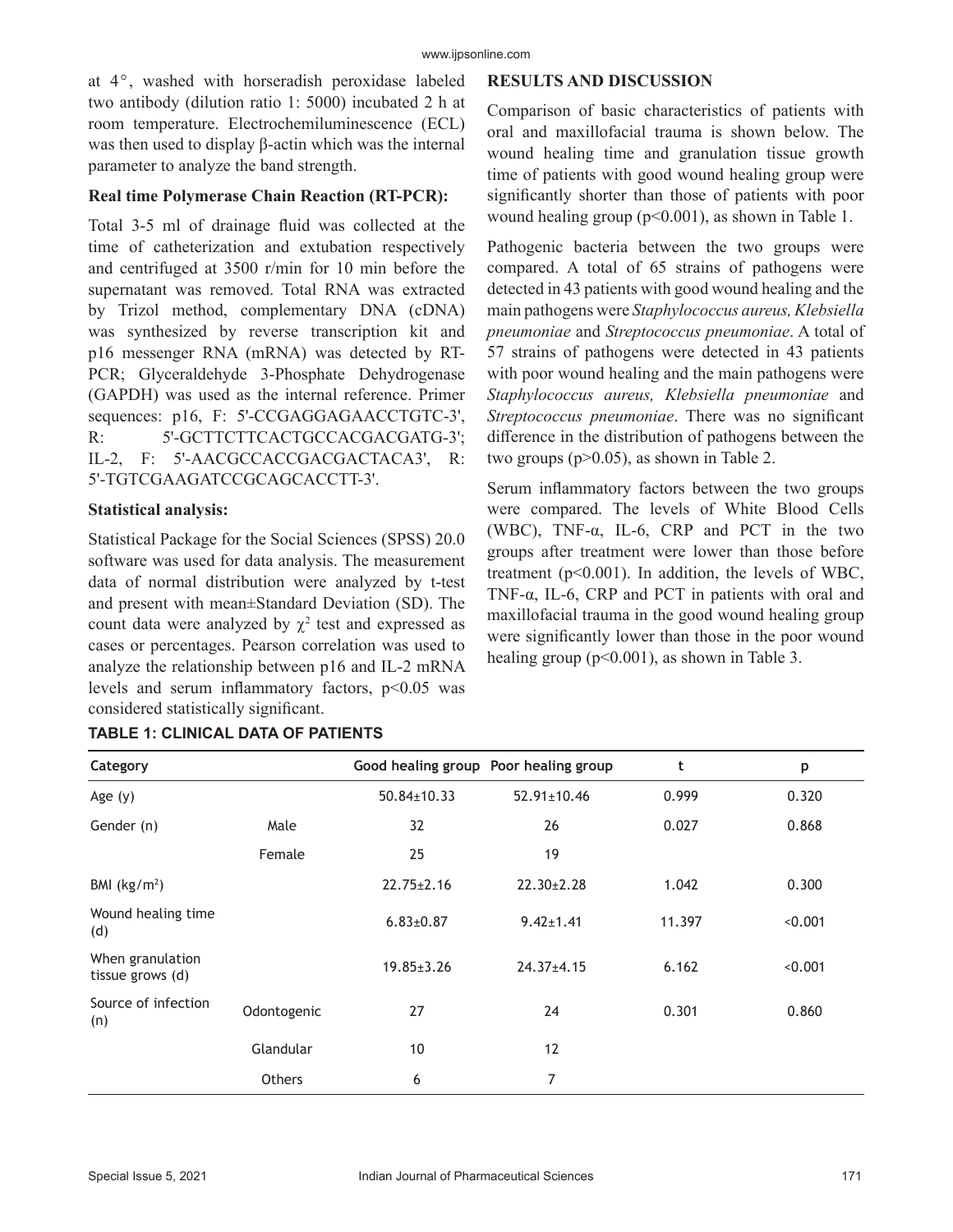#### www.ijpsonline.com

#### **TABLE 2: DISTRIBUTION OF PATHOGENS IN PATIENTS WITH ORAL AND MAXILLOFACIAL TRAUMA**

| Pathogenic bacteria         |    | Good healing group                     | Poor healing group |                                        |  |
|-----------------------------|----|----------------------------------------|--------------------|----------------------------------------|--|
|                             |    | Bacterial strain Constituent ratio (%) |                    | Bacterial strain Constituent ratio (%) |  |
| Gram positive bacteria      | 45 | 69.23                                  | 34                 | 59.65                                  |  |
| Staphylococcus aureus       | 32 | 49.23                                  | 21                 | 36.84                                  |  |
| Streptococcus pneumoniae    | 9  | 13.84                                  |                    | 12.28                                  |  |
| Staphylococcus epidermidis  |    | 10.77                                  | 4                  | 7.02                                   |  |
| Staphylococcus haemolyticus |    | 3.09                                   |                    | 3.51                                   |  |
| Gram negative bacteria      | 20 | 30.77                                  | 23                 | 40.35                                  |  |
| Klebsiella pneumoniae       | 12 | 18.46                                  | 11                 | 19.30                                  |  |
| Pseudomonas aeruginosa      | 6  | 9.23                                   |                    | 12.28                                  |  |
| Escherichia coli            | 5  | 7.69                                   |                    | 5.66                                   |  |
| <b>Others</b>               |    | 3.09                                   |                    | 3.51                                   |  |

# **TABLE 3: COMPARISON OF SERUM INFLAMMATORY FACTORS BETWEEN THE TWO GROUPS**

|                         |                            | Good healing group |                         |   | Poor healing group                                                                                  |                    |                              |         |                   |
|-------------------------|----------------------------|--------------------|-------------------------|---|-----------------------------------------------------------------------------------------------------|--------------------|------------------------------|---------|-------------------|
| Index                   | <b>Before</b><br>treatment | After<br>treatment |                         | p | <b>Before</b><br>treatment                                                                          | After<br>treatment |                              | p       |                   |
| WBC $(10^9/l)$          | $12.24 \pm 2.47$           |                    |                         |   | 9.52±2.25 2.75±0.88 < 0.001 12.37±2.36 10.27±2.15 2.08±0.62 < 0.001 0.788 < 0.001                   |                    |                              |         |                   |
| TNF- $\alpha$ (ng/l)    |                            |                    |                         |   | 48.24±9.68 26.31±5.71 21.91±6.84 <0.001 47.65±8.92 33.56±7.64 14.11±3.16 <0.001 0.752 <0.001        |                    |                              |         |                   |
| $IL-6$ (ng/l)           |                            |                    |                         |   | 65.53±11.59 32.46±8.24 33.04±8.96 <0.001 62.91±10.44 48.21±9.55 14.72±3.25 <0.001 0.239 <0.001      |                    |                              |         |                   |
| $CRP$ (mg/l)            | $32.59 + 7.93$             |                    |                         |   | $18.57 \pm 4.06$ $14.05 \pm 3.28$ < 0.001 $33.47 \pm 8.05$ 24.71 $\pm 6.21$ 8.74 $\pm 2.11$ < 0.001 |                    |                              |         | $0.582 \le 0.001$ |
| $IVT$ ( $ g/l\rangle$ ) | $3.16 + 0.85$              | $1.15 \pm 0.34$    | $1.98 \pm 0.52$ < 0.001 |   | $3.20+0.90$                                                                                         | $1.67 \pm 0.52$    | $1.55{\scriptstyle \pm0.50}$ | < 0.001 | $0.819 \le 0.001$ |

The expression of p16 and IL-2 protein in drainage fluid of the two groups was compared. The protein levels of phosphorylated form of p16 (p-p16)/p16 and phosphorylated form of interleukin-2 (p-IL-2)/IL-2 before extubation in both groups were lower than those immediately after intubation ( $p<0.001$ ). In addition, the protein levels of p-p16/p16 and p-IL-2/IL-2 in patients with oral and maxillofacial trauma in the well wound healing group were lower than those in the poor wound healing group ( $p<0.001$ ). As shown in fig. 1 and Table 4.

Comparison of p16 and IL-2 mRNA levels in drainage fluid between the two groups was shown below. The expression of p16 and IL-2 mRNA immediately before extubation in both groups was significantly lower than that immediately after intubation  $(p<0.001)$ . In addition, immediately after extubation, the p16 and IL-2 mRNA levels of patients with oral and maxillofacial trauma in good wound healing group were lower than those in poor wound healing group  $(p<0.001)$ , as shown in fig. 2 and Table 5.



**Fig. 1: Expression of p16 and IL-2 protein in drainage fluid of two groups,**  $(\blacksquare)$  **p-p16/p16;**  $(\blacksquare)$  **p-IL-2/IL-2**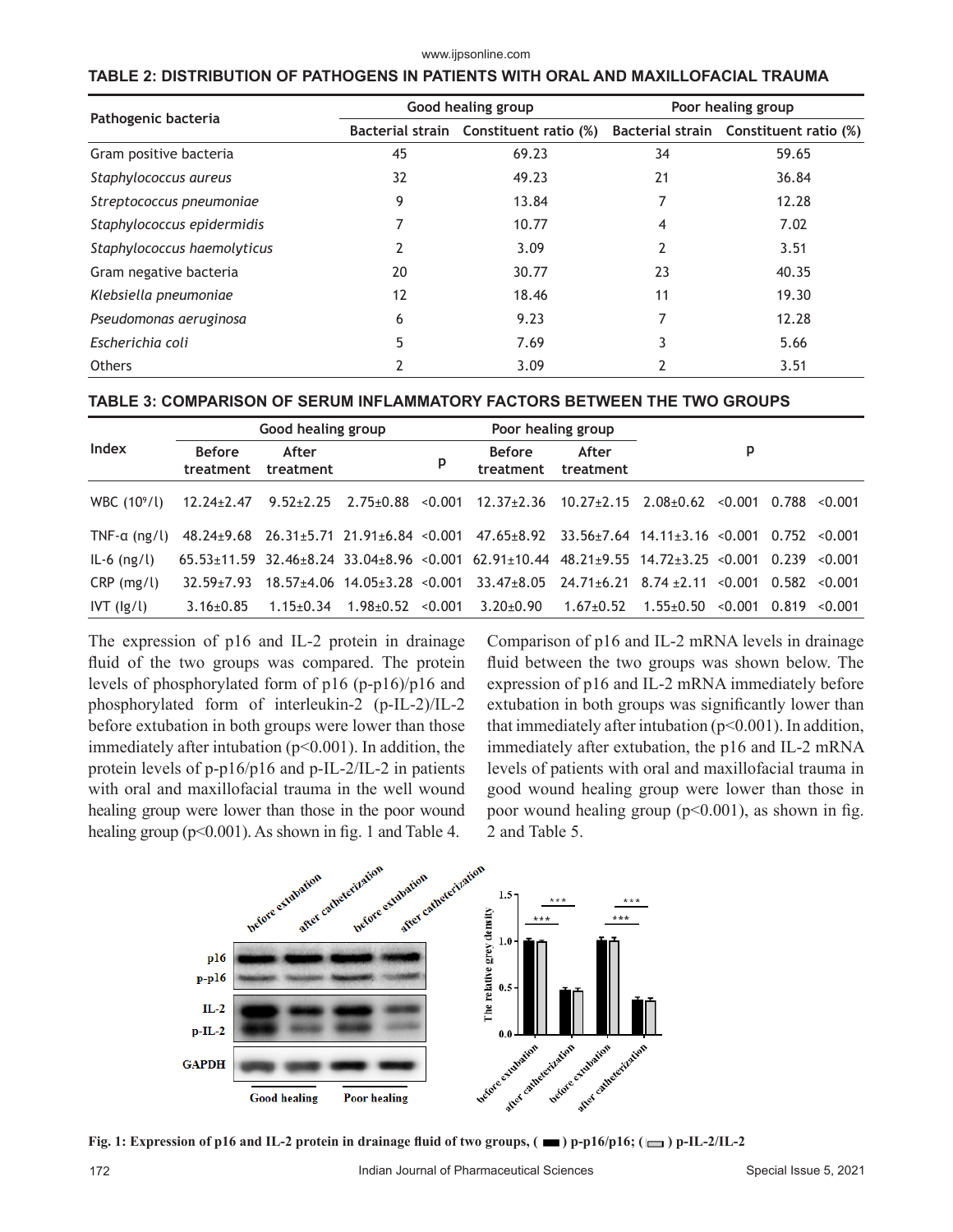|                   |                                         | Good healing group                  |                         |         | Poor healing group                      |                                     |                         |       |         |
|-------------------|-----------------------------------------|-------------------------------------|-------------------------|---------|-----------------------------------------|-------------------------------------|-------------------------|-------|---------|
| Index             | Immediately<br>after<br>catheterization | Immediately<br>before<br>extubation |                         | p       | Immediately<br>after<br>catheterization | Immediately<br>before<br>extubation | p                       |       |         |
| p16               | $0.78 + 0.11$                           | $0.62{\pm}0.09$                     | $0.16 \pm 0.04$ < 0.001 |         | $0.79 \pm 0.10$                         | $0.65 + 0.10$                       | $0.14 \pm 0.04$ < 0.001 | 0.636 | 0.014   |
| $p-p16$           | $0.55+0.09$                             | $0.31 \pm 0.06$                     | $0.24 \pm 0.07$         | < 0.001 | $0.57+0.09$                             | $0.40 + 0.08$                       | $0.17 \pm 0.03$ < 0.001 | 0.268 | < 0.001 |
| p-p16/<br>p16     | $0.71 \pm 0.10$                         | $0.50 + 0.08$                       | $0.21+0.04 \le 0.001$   |         | $0.69 \pm 0.08$                         | $0.61 + 0.07$                       | $0.08+0.02 < 0.001$     | 0.277 | < 0.001 |
| $IL-2$            | $0.64 \pm 0.09$                         | $0.56 \pm 0.08$                     | $0.09 \pm 0.03$         | < 0.001 | $0.65 \pm 0.09$                         | $0.56 \pm 0.09$                     | $0.08 \pm 0.03$ < 0.001 | 0.579 | 0.098   |
| $p$ -IL-2         | $0.52+0.08$                             | $0.30+0.07$                         | $0.22 \pm 0.06$         | < 0.001 | $0.54 \pm 0.08$                         | $0.40 + 0.07$                       | $0.14\pm0.03$ < 0.001   | 0.213 | < 0.001 |
| p-IL-<br>$2/IL-2$ | $0.81 \pm 0.12$                         | $0.54 + 0.08$                       | $0.28 + 0.04$           | < 0.001 | $0.83+0.13$                             | $0.70 + 0.09$                       | $0.13 \pm 0.04$ < 0.001 | 0.422 | < 0.001 |





**Fig. 2: Expression of p16 and IL-2 protein in drainage fluid of two groups,**  $(\blacksquare)$  **p16;**  $(\blacksquare)$  **IL-2** 

#### **TABLE 5: COMPARISON OF p16 AND IL-2 mRNA LEVELS IN DRAINAGE FLUID BETWEEN THE TWO GROUPS**

|        |                                                | Good healing group                         |                       | Poor healing group                             |                                            |                         |       |         |
|--------|------------------------------------------------|--------------------------------------------|-----------------------|------------------------------------------------|--------------------------------------------|-------------------------|-------|---------|
| Index  | <b>Immediately</b><br>after<br>catheterization | <b>Immediately</b><br>before<br>extubation | р                     | <b>Immediately</b><br>after<br>catheterization | <b>Immediately</b><br>before<br>extubation | D                       |       |         |
| p16    | $1.25 \pm 0.22$                                | $0.76 + 0.12$                              | $0.49 + 0.09 < 0.001$ | $1.23 \pm 0.25$                                | $0.91 + 0.16$                              | $0.33 \pm 0.08$ < 0.001 | 0.669 | < 0.001 |
| $IL-2$ | $1.02 + 0.18$                                  | $0.63 + 0.10$                              | $0.40\pm0.08$ < 0.001 | $1.01 \pm 0.19$                                | $0.79 + 0.15$                              | $0.23+0.06$ < $0.001$   | 0.786 | < 0.001 |

Relationship between phosphorylation of p16 and IL-2 in drainage fluid and serum inflammatory factors in two groups was shown here. Pearson correlation analysis showed that the levels of p-p16/p16 and p-IL-2/IL-2

in drainage fluid immediately after extubation were positively correlated with WBC, TNF- $\alpha$ , IL-6, CRP and PCT after treatment ( $p$ <0.05), as shown in Table 6.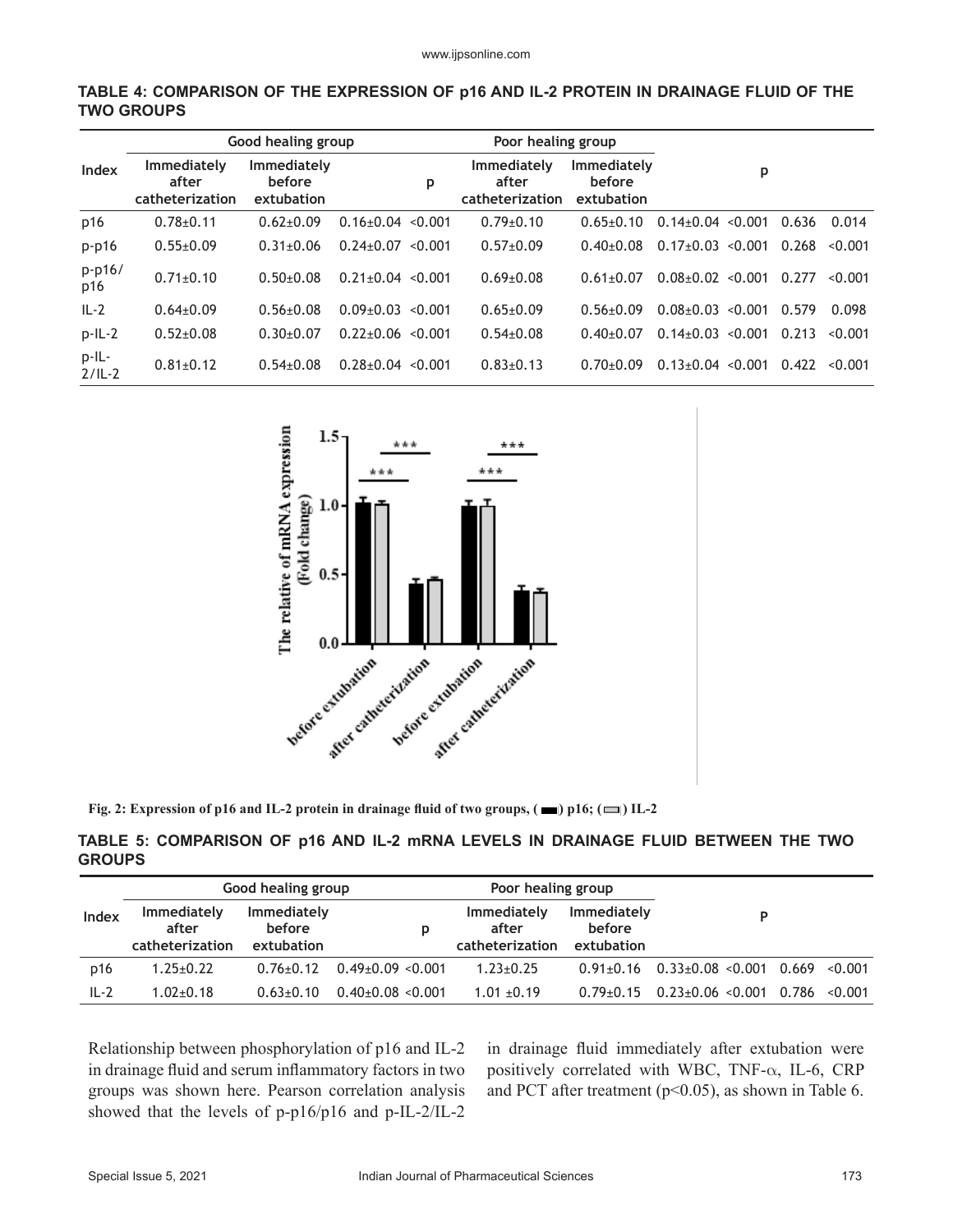| Index          | p-p16/p16 | p-IL-2/IL-2 | $1.01 \pm 0.19$ | $1.01 \pm 0.19$ |
|----------------|-----------|-------------|-----------------|-----------------|
|                |           | D           |                 |                 |
| <b>WBC</b>     | 0.347     | 0.001       | 0.325           | 0.001           |
| $TNF - \alpha$ | 0.421     | < 0.001     | 0.406           | < 0.001         |
| $IL-6$         | 0.436     | < 0.001     | 0.418           | < 0.001         |
| <b>CRP</b>     | 0.441     | < 0.001     | 0.422           | < 0.001         |
| <b>PCT</b>     | 0.286     | 0.003       | 0.263           | 0.006           |

**TABLE 6: RELATIONSHIP BETWEEN PHOSPHORYLATION OF p16 AND IL-2 IN DRAINAGE FLUID AND SERUM INFLAMMATORY FACTORS IN TWO GROUPS**

Note: r represents correlation coefficient

Oral and maxillofacial space infection is an acute inflammatory disease caused by odontogenic, glandular and traumatic infections. Although the current open negative pressure sealing drainage combined with antimicrobial therapy can effectively remove the exudates in the wound cavity and control the process of infection and inflammation, the treatment effect of some patients is still not very ideal<sup>[11]</sup>. Infection pathogens can cause purulent inflammation by invading potential space and the infection is easy to spread to surrounding tissue space, causing multi space inflammatory injury $[12]$ . This study found that there was no significant difference in the distribution of pathogens between the two groups and the main pathogens of infection were *Staphylococcus aureus, Klebsiella pneumoniae* and *Streptococcus pneumoniae*, suggesting that there was no significant relationship between the distribution of pathogens and wound healing in patients with oral and maxillofacial trauma. P16/IL-2 signaling pathway is one of the important signaling pathways for the body to regulate the chronic inflammatory response, which can regulate the release of a variety of inflammatory mediators and play an important role in the process of wound repair and wound healing<sup>[13,14]</sup>. Therefore, this study further detected the expression levels of p16 and IL-2 in the drainage fluid of patients with oral and maxillofacial trauma, providing a theoretical basis for clinical treatment.

We found that the level of WBC, TNF- $\alpha$ , IL-6, CRP and PCT in the group with good wound healing and the group with poor wound healing after treatment was significantly lower than that before treatment. In addition, the levels of the above indicators in the patients with good wound healing group decreased more significantly after treatment, suggesting that the wound healing of patients with oral and maxillofacial trauma is related to the changes of serum inflammatory factors. As one of the most important inflammatory factors in the body, TNF- $\alpha$  can induce the release of IL-6 and other inflammatory mediators downstream, thus affecting the wound healing process of burn<sup>[15]</sup>, infection<sup>[16]</sup>, surgery<sup>[17]</sup>. IL-6 participates in the process of immune inflammatory response, mediates tissue repair and can also induce the synthesis of CRP in acute phase, which aggravates the immune inflammatory injury of the body<sup>[18]</sup>. CRP is a non-specific protein to evaluate the severity of infection or tissue trauma, which can be used for clinical evaluation of wound healing in patients with burn infection $[19]$ . PCT level changes can reflect the process of bacterial infection<sup>[20]</sup> and can be used to evaluate the wound healing. Previous studies have shown that wound healing is a process involving inflammatory factors and cytokines. TNF-α, IL-6 and other inflammatory mediators are the main factors affecting the wound healing of chronic infection, which indicates that it is necessary to monitor the serum inflammatory factor levels of patients with oral and maxillofacial trauma, adjust the treatment plan in time, control the infection and inflammatory process and promote wound healing<sup>[21]</sup>.

In this study, the protein and mRNA expressions of p-p16/p16 and p-IL-2/IL-2 in the two groups were significantly lower immediately before extubation than immediately after intubation. In addition, the levels of all indexes decreased more significantly in the group with good wound healing immediately after extubation, suggesting that p16 and IL-2 phosphorylation participate in the regulation of wound healing process in patients with oral and maxillofacial trauma. P16/IL-2 signaling pathway can regulate the body's chronic inflammatory process and participate in the occurrence and development of a variety of inflammatory diseases<sup>[22]</sup>. Studies have shown that TNF-α, IL-6 and other inflammatory mediators can activate the phosphorylation of p16 and the activated p16 can promote the release of TNF-α, IL-6 and other inflammatory factors, further aggravating the body's inflammatory response<sup>[23]</sup>. IL-2 is also one of the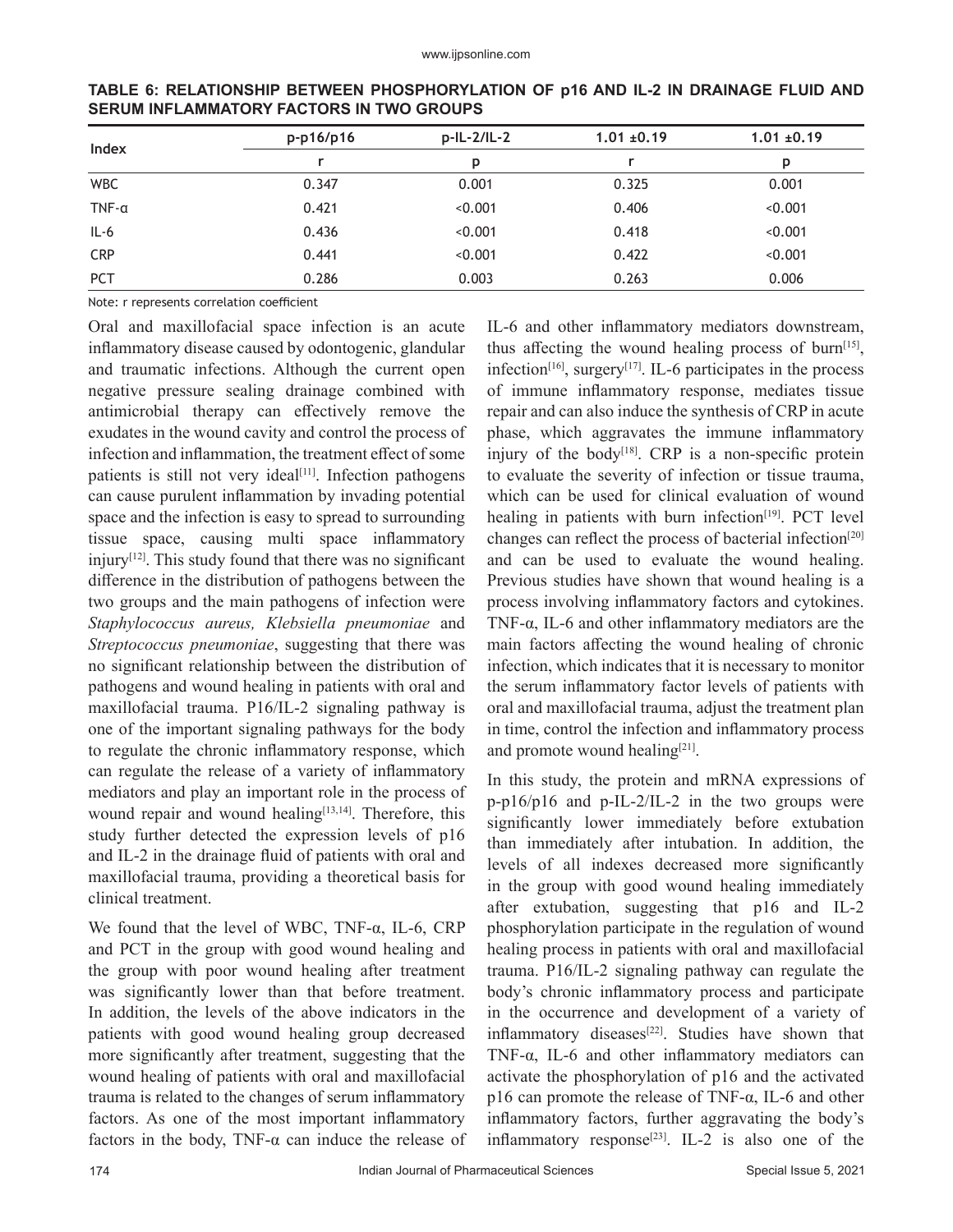substrates of p16, activated p16 can phosphorylate IL-2 and regulate the expression of inflammatory factors, cell growth and migration factors. P16/IL-2 signaling pathway can regulate the release of inflammatory factors and affect the wound healing. In accordance with the above results, the phosphorylation of p16 and IL-2 may affect the wound healing of patients with oral and maxillofacial trauma by regulating the level of serum inflammatory factors. In this study, the levels of p-p16/ p16 and p-IL-2/IL-2 in drainage fluid immediately after catheterization were significantly positively correlated with the levels of WBC, TNF- $\alpha$ , IL-6, CRP and PCT after treatment, which further confirmed that p16/ IL-2 signaling pathway can affect the levels of serum inflammatory factors and wound healing.

In conclusion, the levels of serum inflammatory factors and the expressions of p-p16/p16 and p-IL-2/IL-2 in drainage fluid in patients with good wound healing were significantly lower than those in patients with poor wound healing. In addition, p-p16/p16 and p-IL-2/ IL-2 in drainage fluid were significantly correlated with serum inflammatory factors. Clinically, according to the changes of serum inflammatory factors in patients with oral and maxillofacial trauma, we can evaluate the degree of wound healing and guide clinical treatment.

#### **Acknowledgements:**

This work was supported by the Shunyi Hospital, Beijing Traditional Chinese Medicine Hospital.

### **Conflicts of interest:**

The authors reported that there is no conflict of interest.

# **REFERENCES**

- 1. Erickson S, Sangfelt O, Heyman M, Castro J, Einhorn S, Grander D. Involvement of the Ink4 proteins p16 and p15 in T-lymphocyte senescence. Oncogene 1998;17(5):595-602.
- 2. Fujiwara H, Arima N, Hashimoto-Tamaoki T, Matsushita K, Ohtsubo H, Arimura K, *et al.* Alteration of p16 (CDKN2) gene is associated with interleukin-2–induced tumor cell growth in adult T-cell leukemia. Exp Hematol 1999;27(6):1004-9.
- 3. Basso FG, Pansani TN, Turrioni AP, Soares DG, de Souza Costa CA, Hebling J. Tumor necrosis factor-α and interleukin (IL)‐1β, IL‐6, and IL‐8 impair *in vitro* migration and induce apoptosis of gingival fibroblasts and epithelial cells, delaying wound healing. J Periodontol 2016;87(8):990-6.
- 4. Touch S, Clement K, Andre S. T cell populations and functions are altered in human obesity and type 2 diabetes. Curr Diab Rep 2017;17(9):1-8.
- 5. Menon MB, Gropengießer J, Fischer J, Novikova L, Deuretzbacher A, Lafera J, *et al.* p38 MAPK/MK2-dependent phosphorylation controls cytotoxic RIPK1 signalling in inflammation and infection. Nat Cell Biol 2017;19(10):1248- 59.
- 6. Marabondo S, Kaufman HL. High-dose interleukin-2 (IL-2) for the treatment of melanoma: safety considerations and future directions. Expert Opin Drug Saf 2017;16(12):1347-57.
- 7. Mitra S, Leonard WJ. Biology of IL‐2 and its therapeutic modulation: Mechanisms and strategies. J Leukoc Biol 2018;103(4):643-55.
- 8. Bosquet A, Girona J, Guaita-Esteruelas S, Heras M, Saavedra-Garcia P, Martinez-Micaelo N, *et al.* FABP4 inhibitor BMS309403 decreases saturated-fatty-acid-induced endoplasmic reticulum stress-associated inflammation in skeletal muscle by reducing p38 MAPK activation. Biochim Biophys Acta Mol Cell Biol Lipids 2018;1863(6):604-13.
- 9. Zhang B, Huang YQ, Cao QZ, Lin JQ, Wang YY, Zheng DY. A preliminary observation of implanting a double-eyelet capsular tension ring in eyes with serious lens subluxation. Chin J Ophthalmol 2018;54(5):343-8.
- 10. Otterco AN, Brassolatti P, Andrade AL, Avo LR, Bossini PS, Parizotto NA. Effect of photobiomodulation (670 nm) associated with vitamin A on the inflammatory phase of wound healing. Lasers Med Sci 2018;33(9):1867-74.
- 11. Wu J, Yang J, Wang X, Wei L, Mi K, Shen Y, *et al.* A frog cathelicidin peptide effectively promotes cutaneous wound healing in mice. Biochem J 2018;475(17):2785-99.
- 12. Frydrych LM, Bian G, O'Lone DE, Ward PA, Delano MJ. Obesity and type 2 diabetes mellitus drive immune dysfunction, infection development, and sepsis mortality. J Leukoc Biol 2018;104(3):525-34.
- 13. Christensen BJ, Park EP, Nelson S, King BJ. Are emergency medicine physicians able to determine the need for computed tomography and specialist consultation in odontogenic maxillofacial infections? J Oral Maxillofac Surg 2018;76(12):2559-63.
- 14. Mizui M. Natural and modified IL-2 for the treatment of cancer and autoimmune diseases. Clin Immunol 2019;206:63-70.
- 15. Qiu Y, Li Y, Gao B, Li J, Pan L, Ye Z, *et al.* Therapeutic efficacy of vacuum sealing drainage-assisted irrigation in patients with severe multiple-space infections in the oral, maxillofacial, and cervical regions. J Craniomaxillofac Surg 2019;47(5):837-41.
- 16. Ahmad A, Herndon DN, Szabo C. Oxandrolone protects against the development of multiorgan failure, modulates the systemic inflammatory response and promotes wound healing during burn injury. Burns 2019;45(3):671-81.
- 17. Kanareikina MA, Alinkina ES, Petrova AO, Emel'yanova AG, Gorbunov EA, Tarasov SA. Ergoferon Increases IL-2 Production by Activated Lymphocytes. Bull Exp Biol Med 2019;166(4): 744-6.
- 18. Schneider A, Gorr IH, Larraillet V, Frensing T, Popp O. Reduction of IL‐2 fragmentation during manufacturing of a novel immunocytokine by DoE process optimization. Biotechnol Bioeng 2019;116(10):2503-13.
- 19. Keswani ES, Venkateshwar G. Odontogenic maxillofacial space infections: a 5-year retrospective review in Navi Mumbai. J Maxillofac Oral Surg 2019;18(3):345-53.
- 20. Cao G, Lei L, Zhu X. Efficiency and safety of autologous chimeric antigen receptor T-cells therapy used for patients with lymphoma: A systematic review and meta-analysis. Medicine 2019;98(42):e17506.
- 21. Dai TG, Ran HB, Qiu YX, Xu B, Cheng JQ, Liu YK. Fatal complications in a patient with severe multi-space infections in the oral and maxillofacial head and neck regions: A case report. World J Clin Cases 2019;7(23):4150-6.